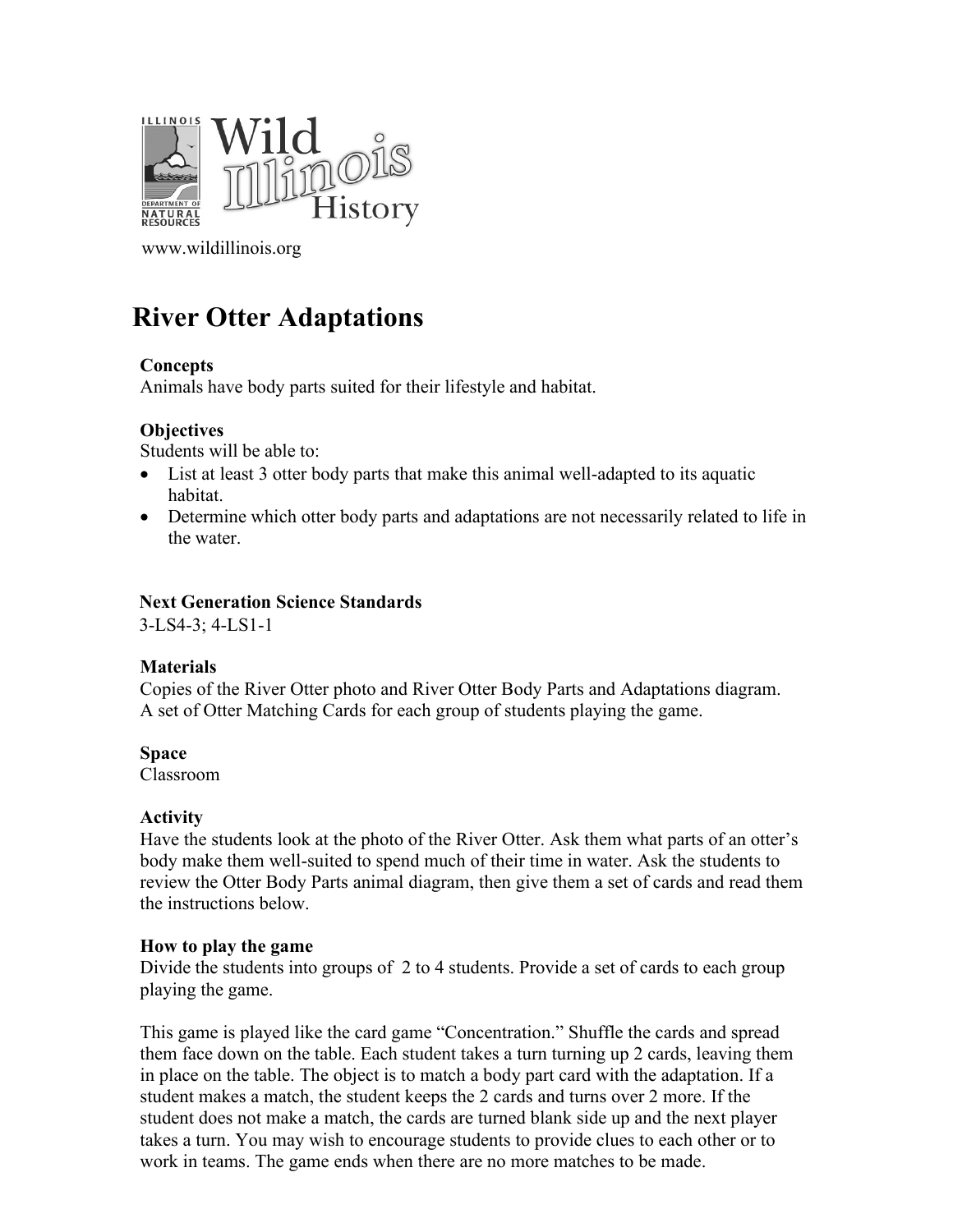# **Follow Up**

Not all the otter body parts represent adaptations to aquatic life. After playing the game, have students discuss which otter adaptations are unique to aquatic life, and which are not.

Discuss with the students what body parts they think humans have that make them suited to live on land.

What things do humans sometimes use to be better suited for swimming in water? (e.g., goggles, bathing caps, flippers, scuba tanks or snorkels)

#### **References**

Illinois Department of Natural Resources, <https://www.wildlifeillinois.org/gallery/mammals/found-near-water/river-otter/>

River Otter Preservation Society [www.riverotter.net/lutra\\_c.html](http://www.riverotter.net/lutra_c.html)

Blank Park Zoo <https://www.blankparkzoo.com/>

Busch Gardens Animals <https://seaworld.org/animals/all-about/otters/adaptations/>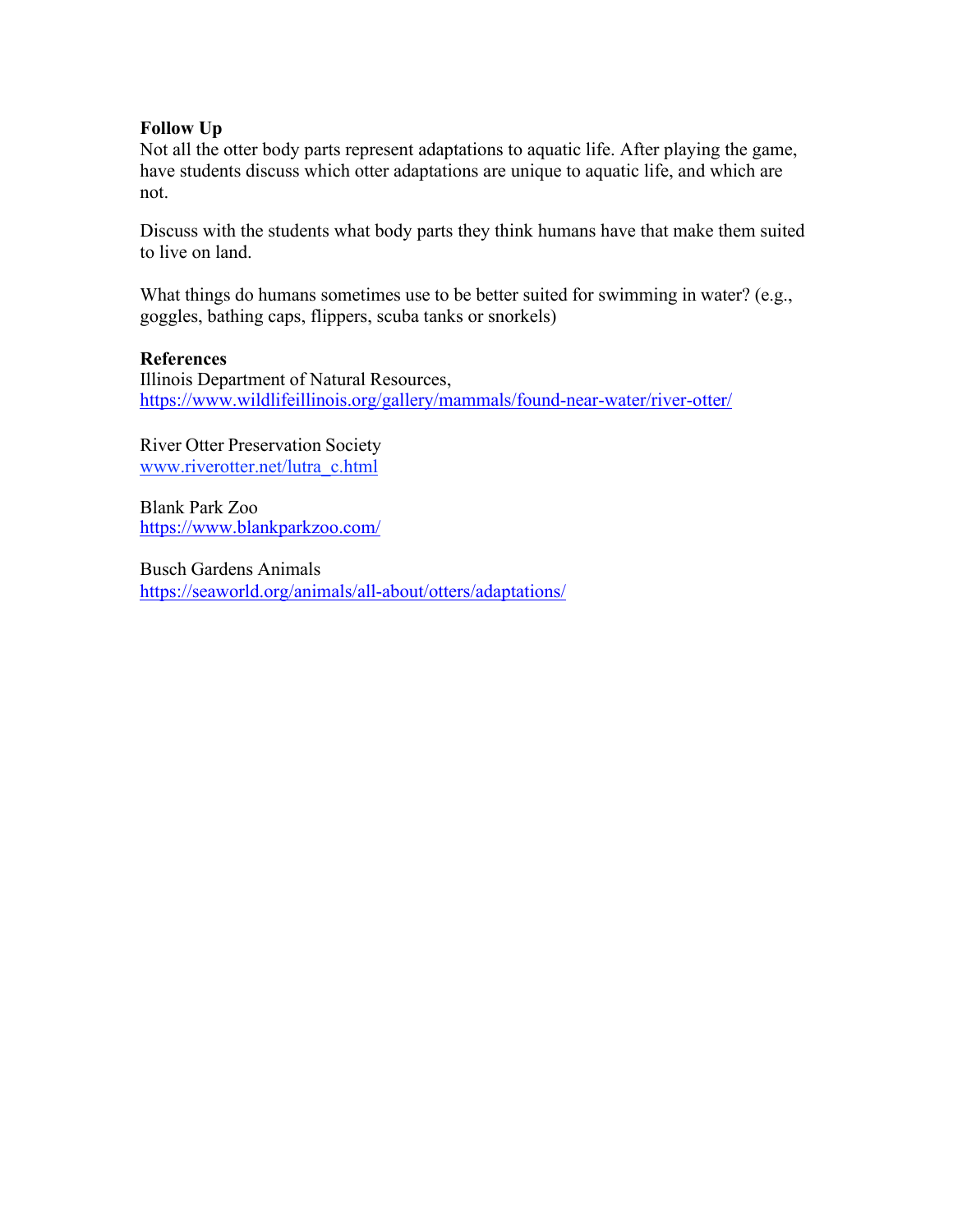# **Evaluation:**

|                       | Participation                                                                 | <b>Group Discussion</b>                                                                                                         | <b>Class Discussion</b>                                                                                                                                 | <b>Score</b> |
|-----------------------|-------------------------------------------------------------------------------|---------------------------------------------------------------------------------------------------------------------------------|---------------------------------------------------------------------------------------------------------------------------------------------------------|--------------|
| $4 - Excellent$       | All group members<br>participate in the activity<br>and are engaged.          | All group members<br>are engaged in<br>discussion with each<br>other, bringing up new<br>ideas and extending<br>where possible. | Group is engaged in the<br>class discussion and talks<br>about different ideas and<br>conclusions made by their<br>own group following the<br>activity. |              |
| $3 - Good$            | Most group members<br>participate in the activity.                            | Most group members<br>are engaged in a<br>productive<br>conversation with each<br>other on the topic.                           | Group is mostly engaged in<br>the class discussion and<br>shares some thoughts on the<br>topic.                                                         |              |
| 2 – Needs improvement | Some group members<br>participate in the activity.<br>Others are not engaged. | Some group members<br>are engaged in a<br>conversation.                                                                         | Group is somewhat engaged<br>in the class discussion.                                                                                                   |              |
| $1 -$ Poor            | Group does not follow<br>directions or participate<br>actively.               | Group is off-topic or<br>is not engaged.                                                                                        | Group barely participates in<br>the class discussion.                                                                                                   |              |
| $0 - No$ attempt      | Group does not<br>participate in the activity.                                | Group does not<br>discuss together.                                                                                             | Group does not participate<br>in the class discussion.                                                                                                  |              |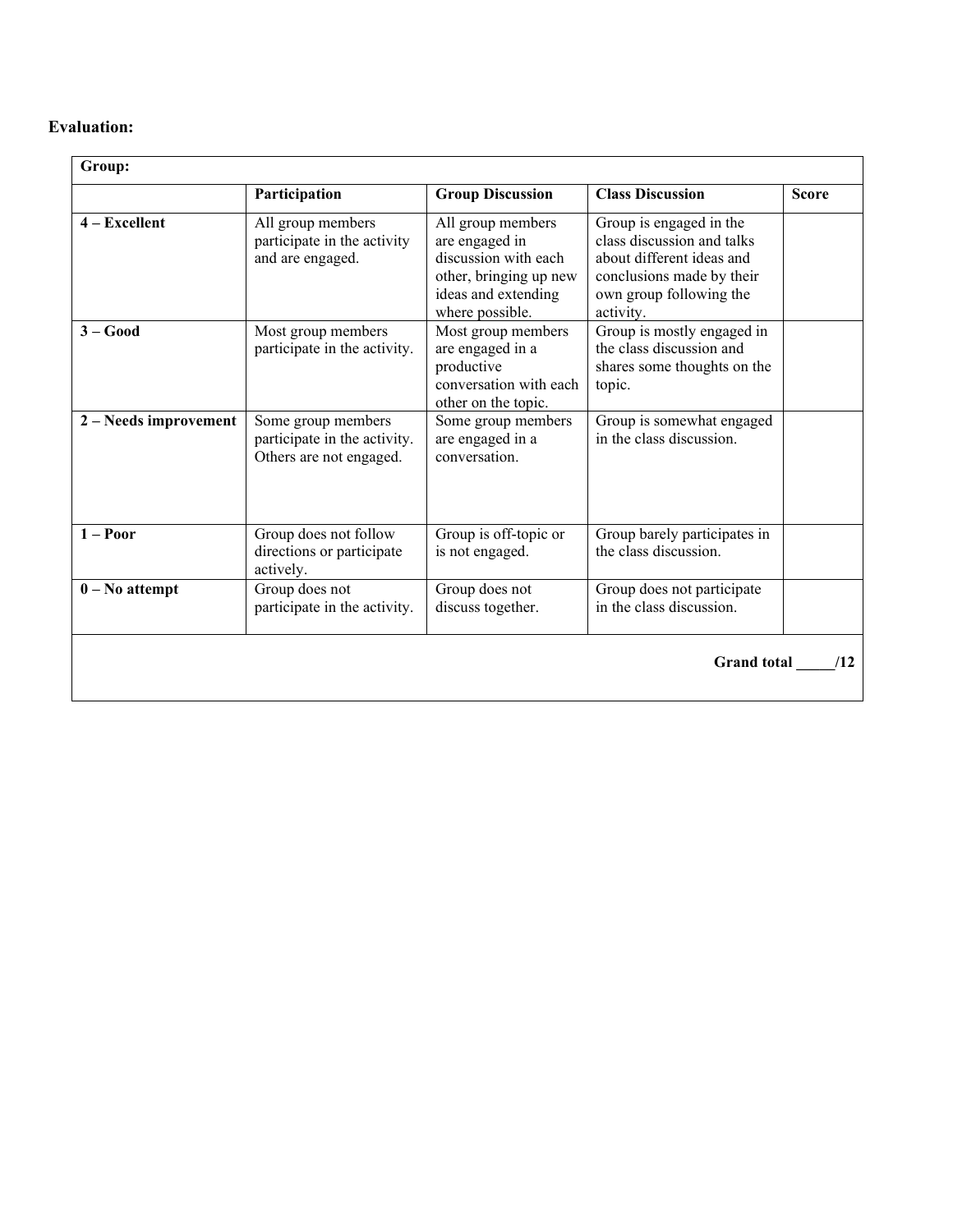| <b>Body Part</b>                 | <b>Body Part</b>              | <b>Body Part</b>                                             | <b>Body Part</b>        |
|----------------------------------|-------------------------------|--------------------------------------------------------------|-------------------------|
| <b>Very thick</b><br>fur         | <b>Webbed</b><br>feet         | <b>Sharp teeth</b>                                           | <b>Sharp claws</b>      |
| <b>Body Part</b>                 | <b>Body Part</b>              | <b>Body Part</b>                                             | <b>Body Part</b>        |
| Long,<br>muscular<br><b>tail</b> | <b>Eyes on</b><br>top of head | <b>Small ears</b><br>on top of<br>head that can<br>be closed | <b>Long</b><br>whiskers |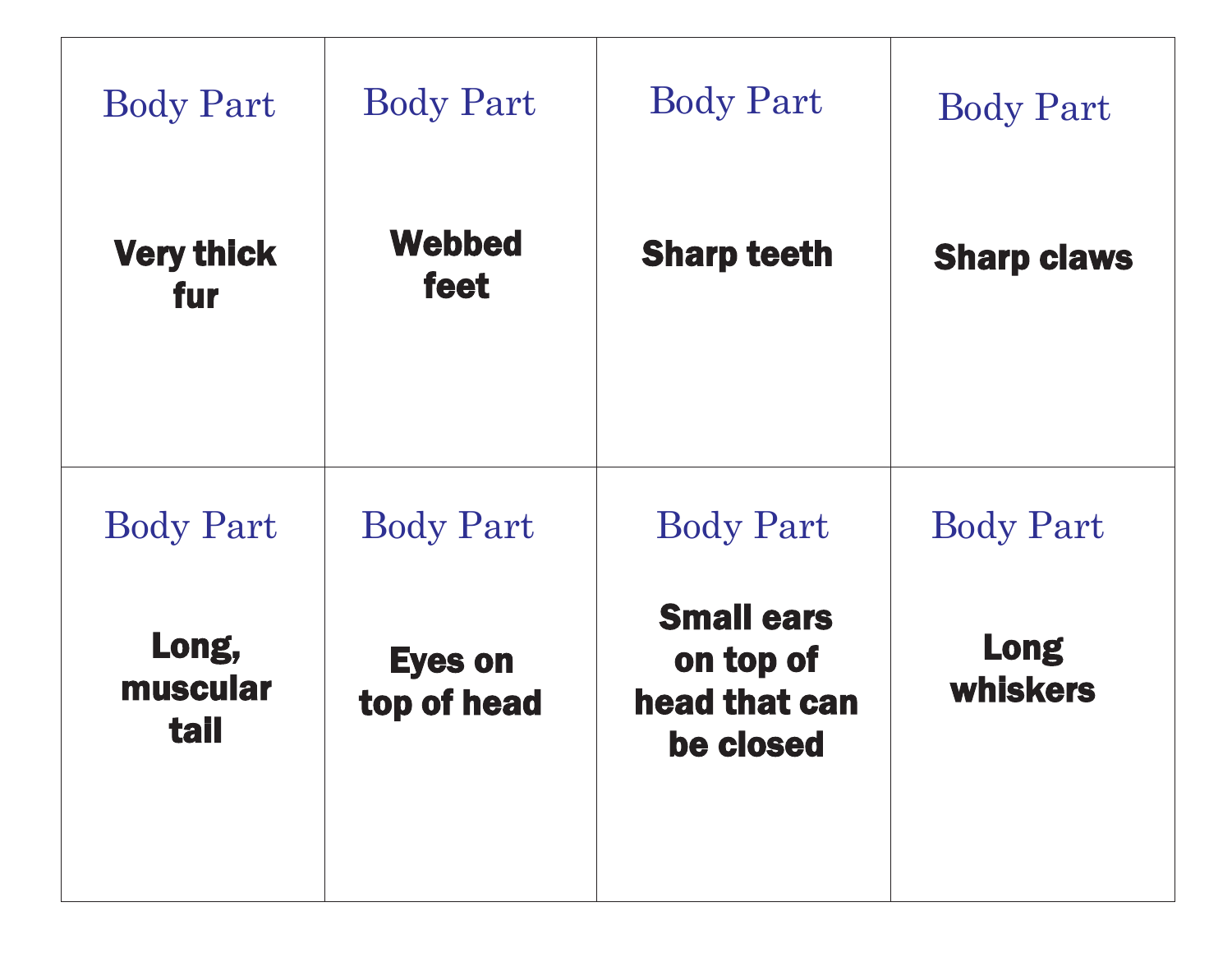| <b>Body Part</b>                                                    | <b>Body Part</b>                 | <b>Body Part</b>                                            | <b>Body Part</b>                          |
|---------------------------------------------------------------------|----------------------------------|-------------------------------------------------------------|-------------------------------------------|
| <b>Heart</b><br><b>Beat is</b><br>slower<br>heartbeat<br>underwater | <b>Streamlined</b><br>body shape | <b>Voice</b><br><b>Described as a</b><br>chuckling<br>sound | <b>Scent</b><br>glands                    |
| <b>Body Part</b>                                                    | <b>Body Part</b>                 | <b>Body Part</b>                                            | <b>Body Part</b>                          |
| <b>Nostrils</b><br>that can be<br>tightly<br>closed                 | <b>Brown fur</b>                 | <b>Eye lenses</b><br>that change<br>shape                   | Nose -<br><b>Sense of</b><br><b>smell</b> |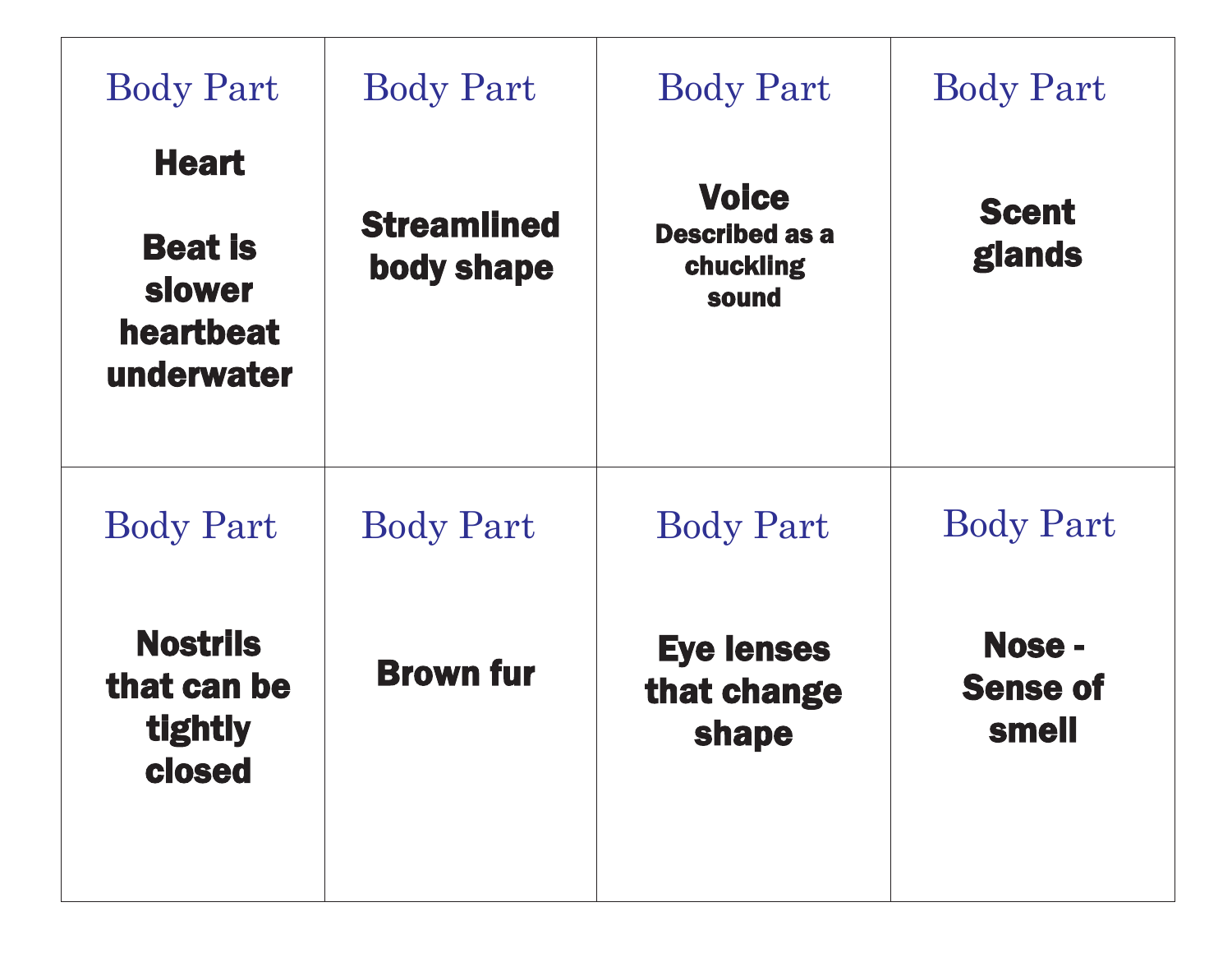| Adaptation                                                              | Adaptation                                                           | Adaptation                                          | Adaptation                                                                                          |
|-------------------------------------------------------------------------|----------------------------------------------------------------------|-----------------------------------------------------|-----------------------------------------------------------------------------------------------------|
| <b>Provides</b><br><b>insulation</b><br><b>in cold</b><br>water         | <b>Allows their</b><br>feet to push<br>more water                    | <b>Holds and</b><br>tears fish<br>and other<br>food | <b>Holds and</b><br>tears fish<br>and other<br>food                                                 |
| Adaptation                                                              | Adaptation                                                           | Adaptation                                          | Adaptation                                                                                          |
| <b>Serves as a</b><br><b>steering</b><br><b>rudder and</b><br>for power | Able to see<br><b>surroundings</b><br>when<br>swimming at<br>surface | <b>Keeps water</b><br>out of their<br>ears          | Able to feel<br><b>in areas of</b><br><b>limited</b><br><b>visibility</b><br>(Muddy water,<br>dens) |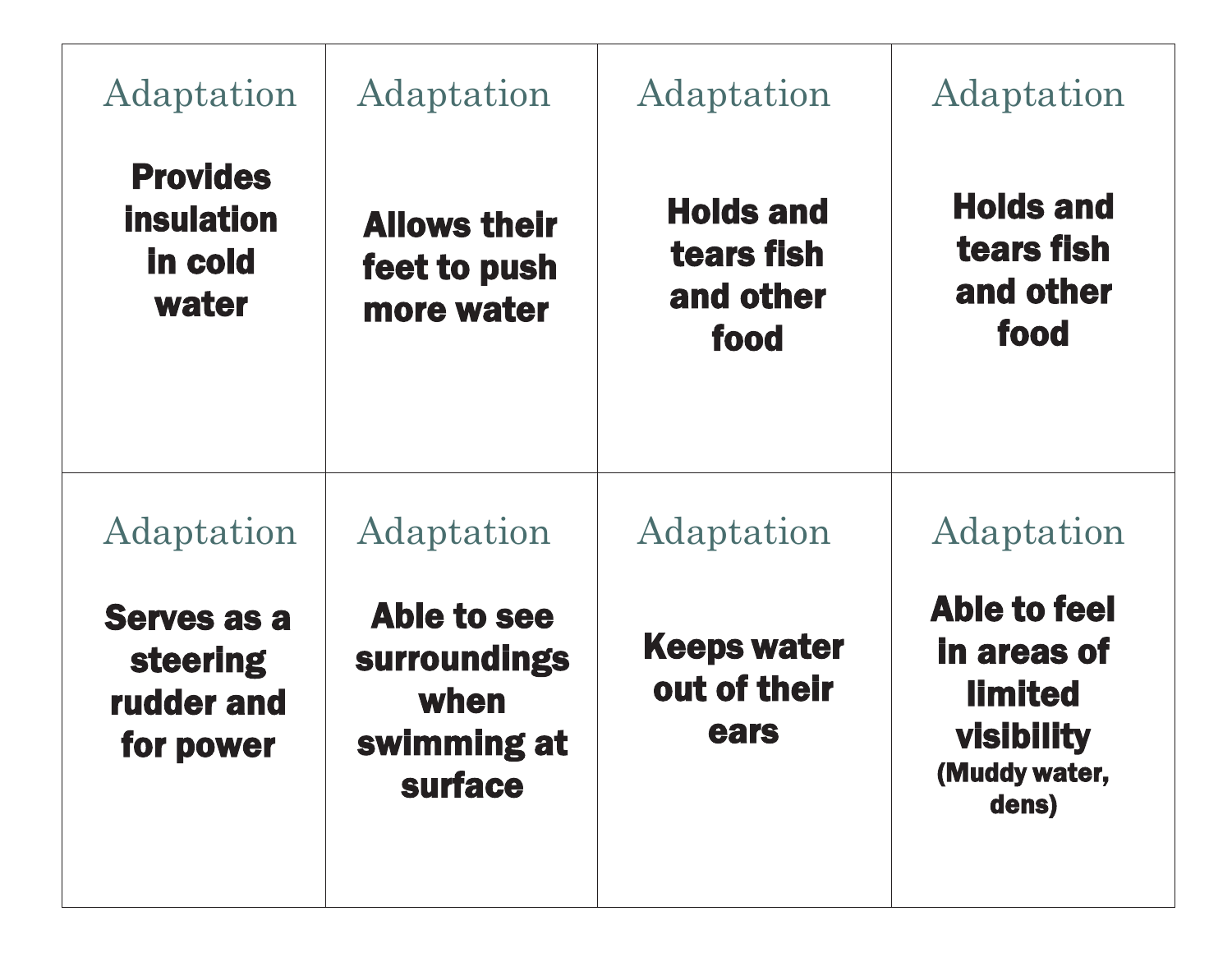| Adaptation                                                 | Adaptation                                                                                       | Adaptation                                                            | Adaptation                             |
|------------------------------------------------------------|--------------------------------------------------------------------------------------------------|-----------------------------------------------------------------------|----------------------------------------|
| <b>Reduces</b><br>need for<br>oxygen<br>underwater         | <b>Reduces</b><br>resistance<br>underwater                                                       | <b>To call to</b><br>young and<br>communicate<br>with other<br>otters | <b>Marking</b><br>territory            |
| Adaptation                                                 | Adaptation                                                                                       | Adaptation                                                            | Adaptation                             |
| <b>Prevents</b><br>water from<br>getting in<br>their lungs | <b>Blends in</b><br>to wooded<br><b>habitat</b><br>and makes<br>them less<br>visible in<br>water | <b>Adapt to</b><br><b>improve</b><br><b>vision under</b><br>water.    | <b>Helps</b><br>locate food<br>on land |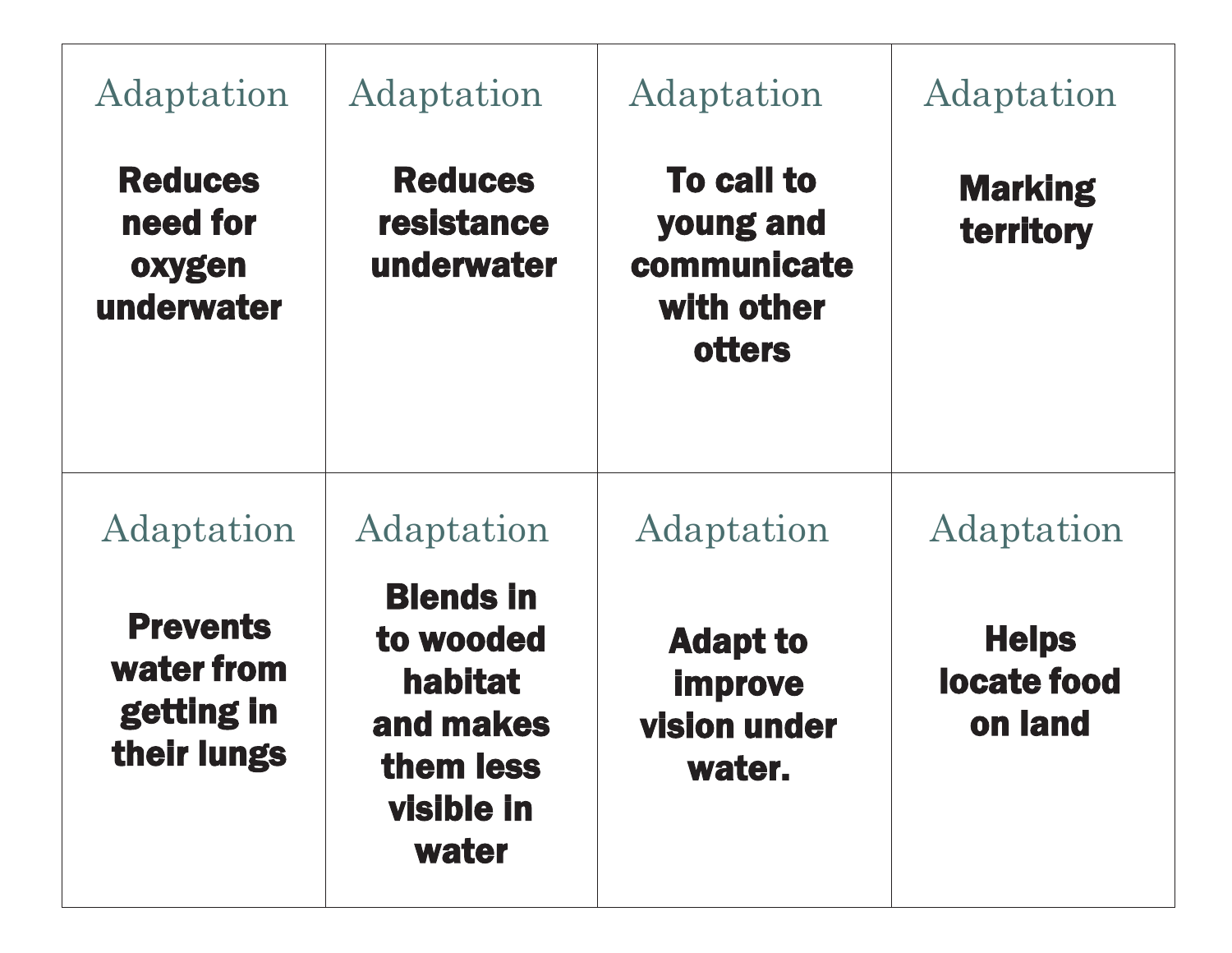# North American River Otter



Photo courtesy USDA Forest Service